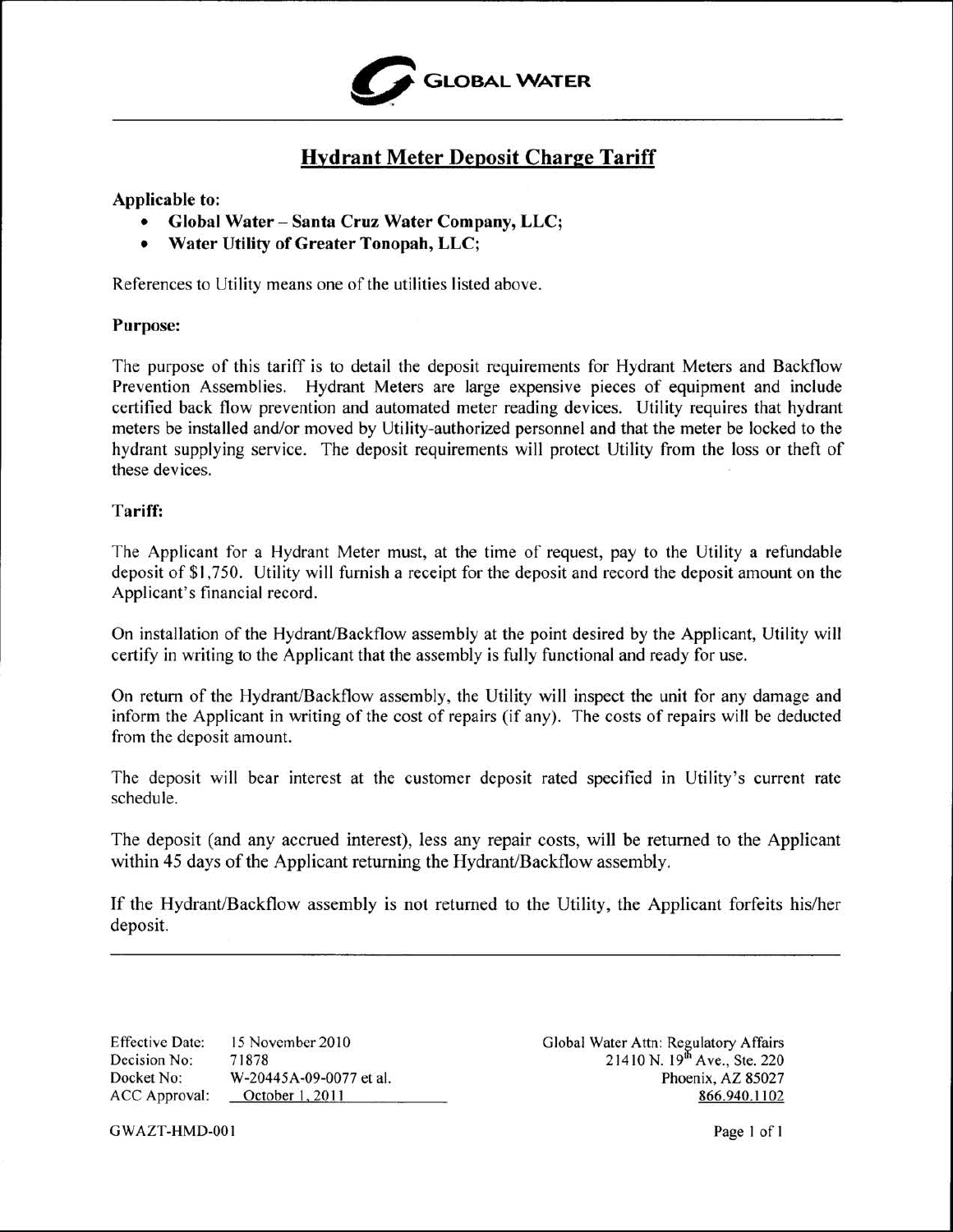# ORIGINAL



| $\mathbf{1}$   | BEFORE THE ARIZONA CORPORATION COMMISSION                                             |                                            |
|----------------|---------------------------------------------------------------------------------------|--------------------------------------------|
| $\overline{c}$ | AZ CO<br>COMMISSIONERS                                                                | Arizona Corporation Commission<br>DOCKETED |
| 3              | DOUG LITTLE Chairman                                                                  | DEC 16 2016                                |
| $\overline{4}$ | <b>BOB STUMP</b><br><b>BOB BURNS</b>                                                  | 전통 [23] 15년 72년 1210                       |
|                | <b>TOM FORESE</b>                                                                     | DOCKETED BY                                |
| 5              | <b>ANDY TOBIN</b>                                                                     |                                            |
| 6              | IN THE MATTER OF THE APPLICATION OF                                                   | DOCKET NO. SW-20445A-09-0077               |
| $\overline{7}$ | <b>GLOBAL WATER - PALO VERDE UTILITIES</b>                                            |                                            |
|                | COMPANY FOR THE ESTABLISHMENT OF JUST AND                                             |                                            |
| 8              | REASONABLE RATES AND CHARGES FOR UTILITY<br>SERVICE DESIGNED TO REALIZE A REASONABLE  |                                            |
| 9              | RATE OF RETURN ON THE FAIR VALUE OF ITS                                               |                                            |
|                | PROPERTY THROUGHOUT THE STATE OF ARIZONA                                              |                                            |
| 10             | IN THE MATTER OF THE APPLICATION OF                                                   | DOCKET NO. W-02451A-09-0078                |
| 11             | <b>VALENCIA WATER COMPANY - GREATER</b><br>BUCKEYE DIVISION FOR THE ESTABLISHMENT OF  |                                            |
|                | <b>JUST AND REASONABLE RATES AND CHARGES FOR</b>                                      |                                            |
| 12             | UTILITY SERVICE DESIGNED TO REALIZE A                                                 |                                            |
| 13             | REASONABLE RATE OF RETURN ON THE FAIR                                                 |                                            |
|                | VALUE OF ITS PROPERTY THROUGHOUT THE<br><b>STATE OF ARIZONA</b>                       |                                            |
| 14             | IN THE MATTER OF THE APPLICATION OF                                                   | DOCKET NO. W-01732A-09-0079                |
| 15             | WILLOW VALLEY WATER CO. FOR THE                                                       |                                            |
|                | ESTABLISHMENT OF JUST AND REASONABLE<br><b>RATES AND CHARGES FOR UTILITY SERVICE</b>  |                                            |
| 16             | DESIGNED TO REALIZE A REASONABLE RATE OF                                              |                                            |
| 17             | RETURN ON THE FAIR VALUE OF ITS PROPERTY                                              |                                            |
|                | THROUGHOUT THE STATE OF ARIZONA                                                       |                                            |
| 18             | IN THE MATTER OF THE APPLICATION OF<br><b>GLOBAL WATER - SANTA CRUZ WATER COMPANY</b> | DOCKET NO. W-20446A-09-0080                |
| 19             | FOR THE ESTABLISHMENT OF JUST AND                                                     |                                            |
|                | <b>REASONABLE RATES AND CHARGES FOR UTILITY</b>                                       |                                            |
| 20             | <b>SERVICE DESIGNED TO REALIZE A REASONABLE</b>                                       |                                            |
| 21             | RATE OF RETURN ON THE FAIR VALUE OF ITS<br>PROPERTY THROUGHOUT THE STATE OF ARIZONA   |                                            |
|                | IN THE MATTER OF THE APPLICATION OF                                                   | DOCKET NO. W-02450A-09-0081                |
| 22             | WATER UTILITY OF GREATER TONOPAH FOR                                                  |                                            |
| 23             | THE ESTABLISHMENT OF JUST AND REASONABLE                                              | <b>Notice of Filing Compliance</b>         |
|                | RATES AND CHARGES FOR UTILITY SERVICE<br>DESIGNED TO REALIZE A REASONABLE RATE OF     | (Decision No. 71878)                       |
| 24             | RETURN ON THE FAIR VALUE OF ITS PROPERTY                                              |                                            |
| 25             | THROUGHOUT THE STATE OF ARIZONA                                                       |                                            |
| 26             |                                                                                       |                                            |
| 27             |                                                                                       |                                            |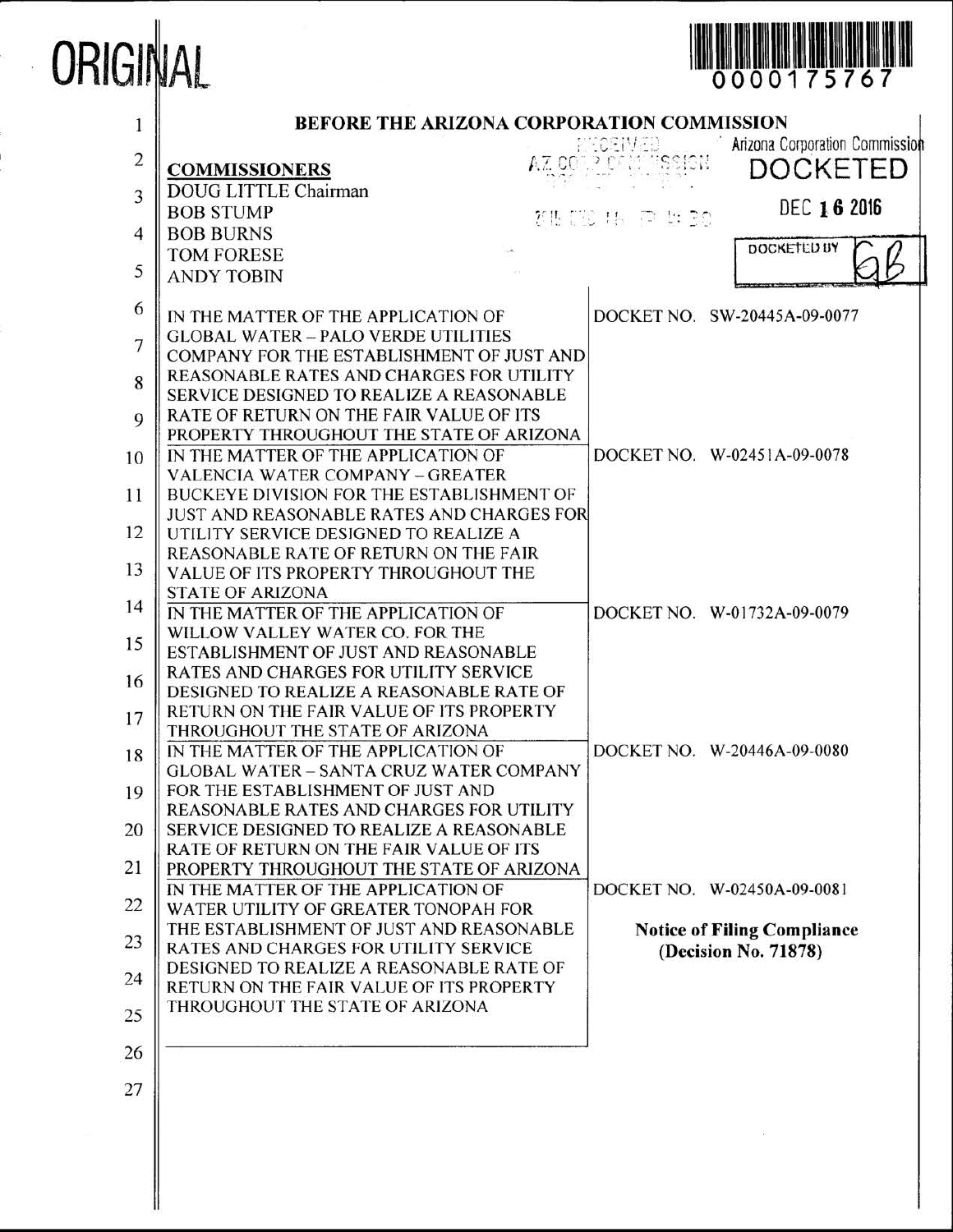| 1<br>$\overline{c}$ | DOCKET NO. W-01212A-09-0082<br>IN THE MATTER OF THE APPLICATION OF<br>VALENCIA WATER COMPANY - TOWN DIVISION<br>FOR THE ESTABLISHMENT OF JUST AND  |  |  |
|---------------------|----------------------------------------------------------------------------------------------------------------------------------------------------|--|--|
| 3                   | REASONABLE RATES AND CHARGES FOR UTILITY<br><b>Notice of Filing Compliance</b><br>SERVICE DESIGNED TO REALIZE A REASONABLE<br>(Decision No. 71878) |  |  |
| $\overline{4}$      | RATE OF RETURN ON THE FAIR VALUE OF ITS<br>PROPERTY THROUGHOUT THE STATE OF ARIZONA                                                                |  |  |
| 5                   |                                                                                                                                                    |  |  |
| 6                   | In June 2016, Global Water - Santa Cruz Water Company, LLC and Water Utility of                                                                    |  |  |
| 7                   | Greater Tonopah, LLC converted from Arizona corporations to limited liability companies under                                                      |  |  |
| 8                   | the Arizona Entity Restructuring Act, A.R.S. § 29-2101. Under the Act, the converted entity                                                        |  |  |
| 9                   | remains "same entity without interruption as the converting entity." A.R.S. $\S 29-2406(A)(1)(b)$ .                                                |  |  |
| 10                  | In connection with the reorganization, the names of the entities were changed from Global Water -                                                  |  |  |
| 11                  | Santa Cruz Water Company and Water Utility of Greater Tonopah, Inc. to Global Water - Santa                                                        |  |  |
| 12                  | Cruz Water Company, LLC and Water Utility of Greater Tonopah, LLC.                                                                                 |  |  |
| 13                  | Accordingly, Global Water – Santa Cruz Water Company, LLC and Water Utility of                                                                     |  |  |
| 14                  | Greater Tonopah, LLC are submitting updated tariff sheets reflecting their new names. Attached                                                     |  |  |
| 15                  | is the revised Hydrant Meter Deposit Charge Tariff reflecting the new names. No other changes                                                      |  |  |
| 16                  | were made.                                                                                                                                         |  |  |
| 17                  |                                                                                                                                                    |  |  |
| 18                  | RESPECTFULLY SUBMITTED this $\iint_{\mathbf{C}} \mathbf{f} \cdot d\mathbf{a}$ of December 2016.                                                    |  |  |
| 19                  | SNELL & WILMER L.L.P.                                                                                                                              |  |  |
| 20                  |                                                                                                                                                    |  |  |
| 21                  | <i>Mw</i><br>By                                                                                                                                    |  |  |
| 22                  | Michael W. Patten<br>Timothy J. Sabo                                                                                                               |  |  |
| 23                  | One Arizona Center                                                                                                                                 |  |  |
| 24                  | 400 East Van Buren Street<br>Phoenix, Arizona 85004                                                                                                |  |  |
| 25                  | <b>Attorneys for Global Utilities</b>                                                                                                              |  |  |
| 26                  |                                                                                                                                                    |  |  |
| 27                  |                                                                                                                                                    |  |  |
|                     |                                                                                                                                                    |  |  |
|                     |                                                                                                                                                    |  |  |
|                     | $\overline{2}$                                                                                                                                     |  |  |